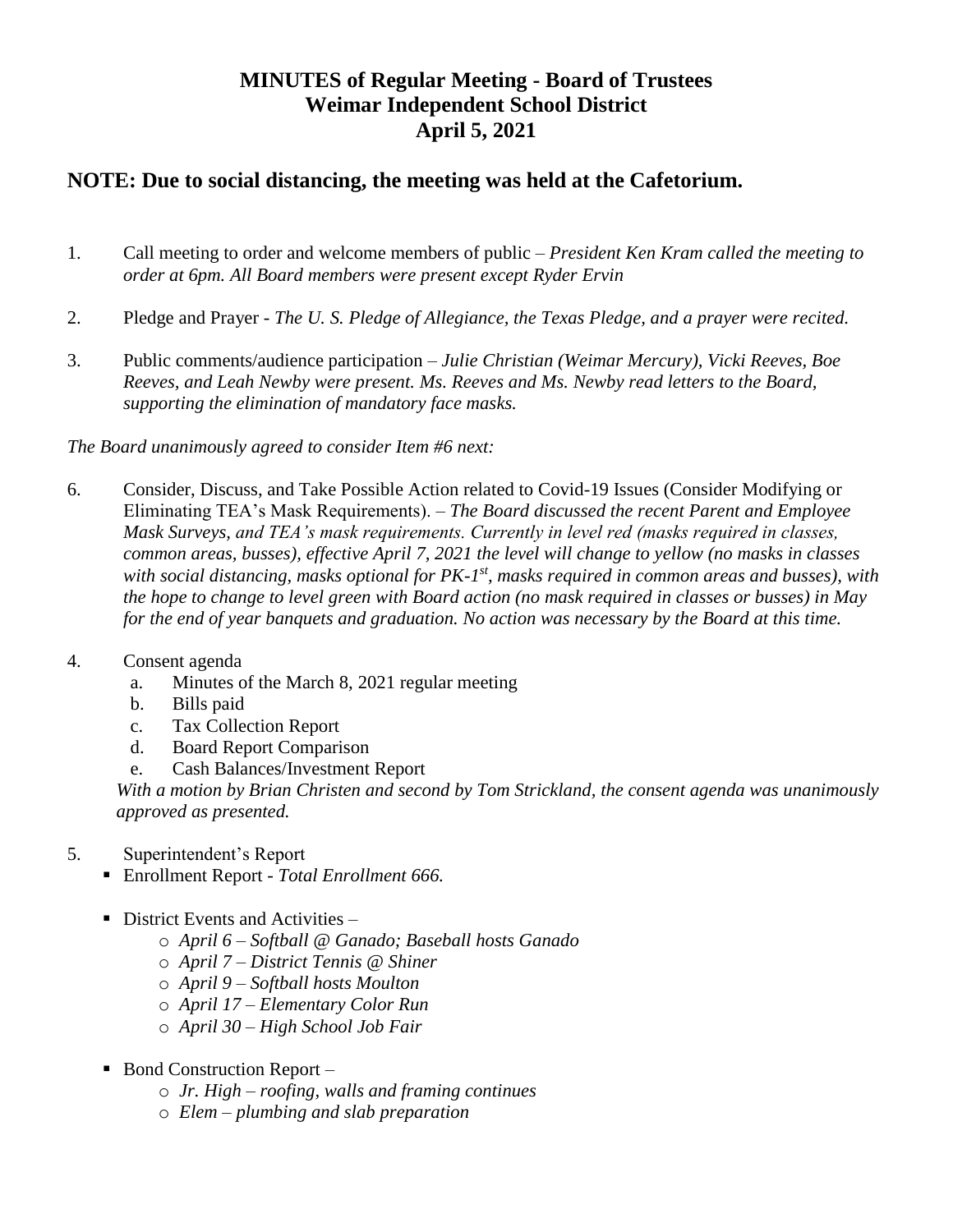- Report on Board Members Continuing Education Credits *All Board members meet the required training requirements: Tom Strickland, Steve Williams, Ken Kram, Irma Rerich, and Ryder Ervin have 17 CEUs; April Mikulenka has 22 CEUs; Brian Christen has 25 CEUs.*
- Annual School Board Conference on May 19, 2021 *Optional ZOOM or in person attendance in Victoria at the Victoria College Emerging Technology Complex.*
- SLI San Antonio June 16-19, 2021- *Members are encouraged to attend ZOOM sessions in lieu of in person attendance.*
- 7. Consider Purchasing 2 New Busses *With a motion by Steve Williams and second by April Mikulenka, the Board unanimously approved the purchase of two 77-passenger busses from Longhorn Bus Sales, for \$201,364. Note: \$147,600 will be reimbursed by the Texas Clean Schools Bus Program Grant.*
- 8. Renewal of teacher contracts, new hires, and personnel issues.
- 9. Closed Session.
	- To deliberate the appointment, employment, evaluation, reassignment, duties, discipline, or dismissal of a public officer or employee (551.074).
	- Consultation with Attorney (551.071) *The Board entered into closed session at 7:01 pm to discuss Item #8.*
- 10. Open Session Action Resulting from Closed Session. *The Board reconvened into open session at 7:45pm, and took the following action:*

*With a motion by Irma Rerich and second by Tom Strickland, the Board unanimously approved the teacher contracts for the 2021-2022 school year as follows:*

#### *Teacher Term Contracts:*

*Lindsay Fisbeck, Misty Mican, Rebecca Moreno, Susan Sternadel, Amy Streit, Kelli (Hickman) Thumann, Anne Douglas, Natalie Krejci, Emily Maupin, Amanda Mueller, Alison Schimcek, Melissa Clark, Courtney Pieper, Chelsea Mascheck, Jill Morrison, Misty Ramos, Skye Anderle, Caitlin Dreitner, Mandy Fain, Alison Fishbeck, Beth Gall, Ashley Gibson, Kellie Hattermann, Becky Heger, Kristin Herzik, Kris Hubenak, Victoria Hudec, Cara Janecka, Leslie Kloesel, Mercedes Konvicka, Ellen Luchak, Adrienne McIver, Wendy Melnar, Amy Osburn, Karen Peach, Shannon Seifert, Mandy Simons, Angela Wied*

#### *Teacher Dual Term Contracts:*

*Steven Marshall, Cory Morrison, Amanda Machicek, Ray Ramos, David Wicke, Codi Pesak, Lee Mueller*

#### *Teacher Probationary Contracts:*

*Kristen Janecka, Holly Treptow, Kaylee Ostert, Luis Garcia-Duran, Megan Dornak, Stephanie Bludau*

#### *Teacher Probationary Dual Contracts:*

*Amanda Spacek, Thomas Kielman, Megan Hohlt*